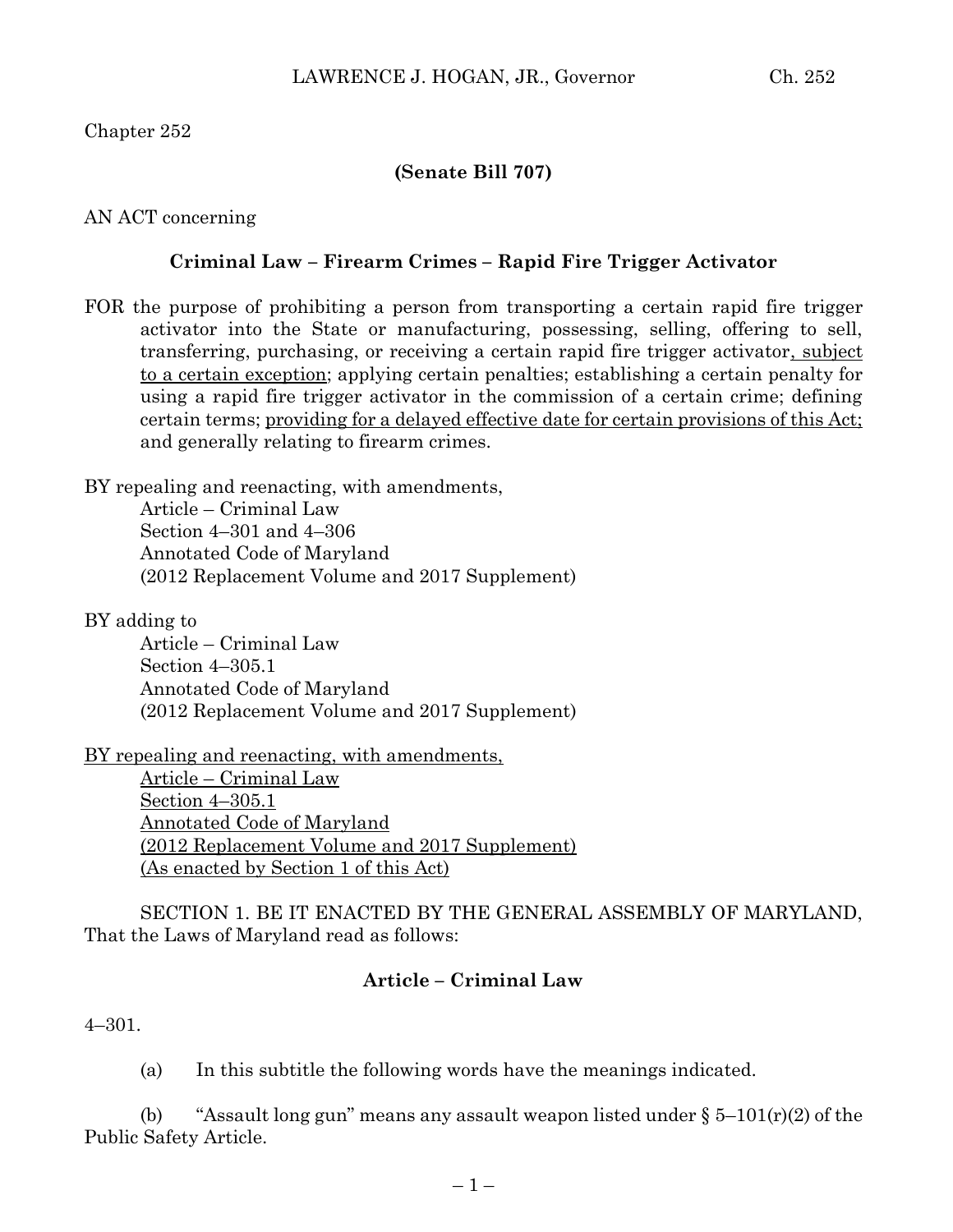(c) "Assault pistol" means any of the following firearms or a copy regardless of the producer or manufacturer:

- (1) AA Arms AP–9 semiautomatic pistol;
- (2) Bushmaster semiautomatic pistol;
- (3) Claridge HI–TEC semiautomatic pistol;
- (4) D Max Industries semiautomatic pistol;
- (5) Encom MK–IV, MP–9, or MP–45 semiautomatic pistol;
- (6) Heckler and Koch semiautomatic SP–89 pistol;
- (7) Holmes MP–83 semiautomatic pistol;

(8) Ingram MAC 10/11 semiautomatic pistol and variations including the Partisan Avenger and the SWD Cobray;

- (9) Intratec TEC–9/DC–9 semiautomatic pistol in any centerfire variation;
- (10) P.A.W.S. type semiautomatic pistol;
- (11) Skorpion semiautomatic pistol;
- (12) Spectre double action semiautomatic pistol (Sile, F.I.E., Mitchell);
- (13) UZI semiautomatic pistol;
- (14) Weaver Arms semiautomatic Nighthawk pistol; or
- (15) Wilkinson semiautomatic "Linda" pistol.
- (d) "Assault weapon" means:
	- (1) an assault long gun;
	- (2) an assault pistol; or
	- (3) a copycat weapon.

# **(E) "BINARY TRIGGER SYSTEM" MEANS A DEVICE THAT, WHEN INSTALLED IN OR ATTACHED TO A FIREARM, FIRES BOTH WHEN THE TRIGGER IS PULLED AND ON RELEASE OF THE TRIGGER.**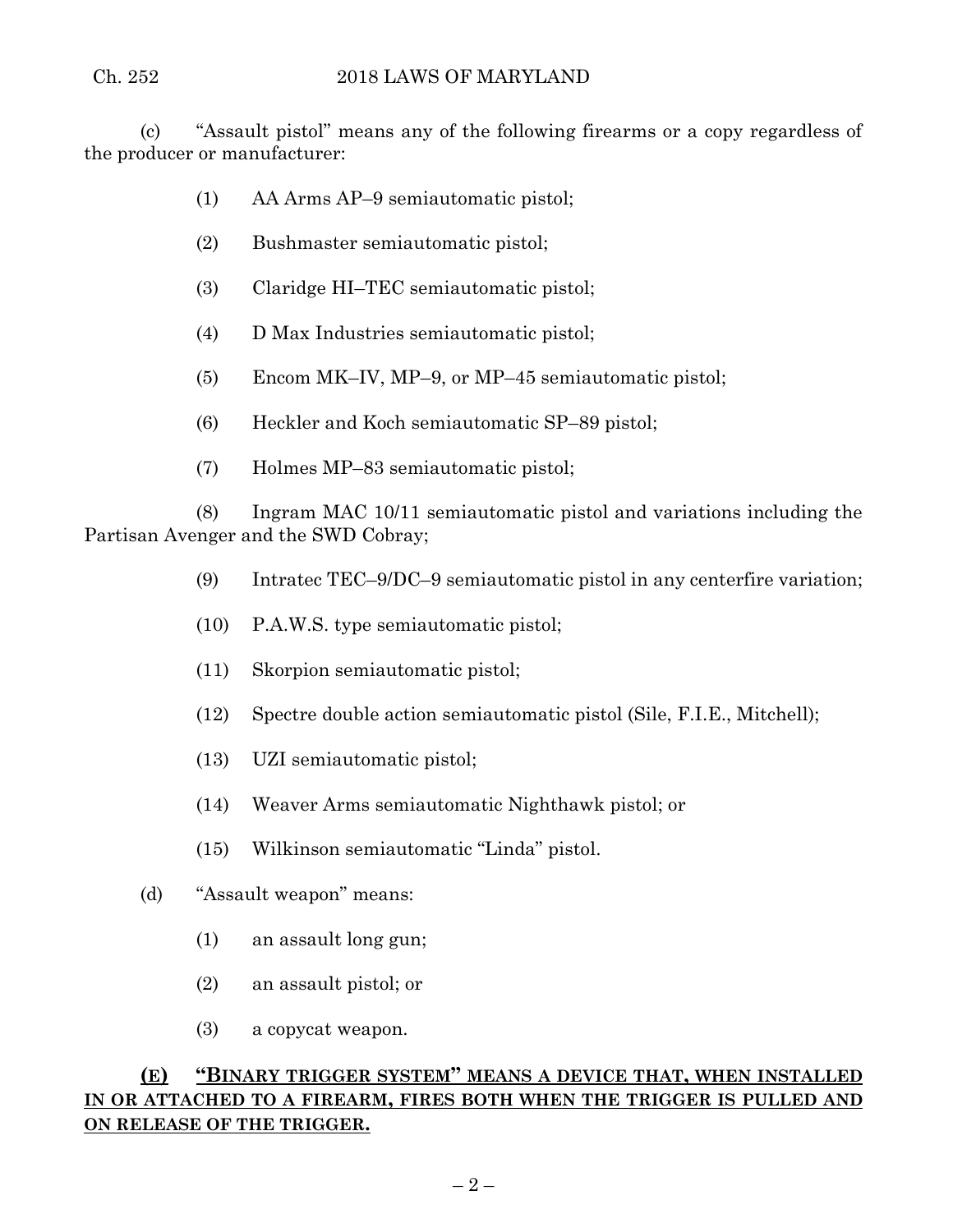# **(F) "BUMP STOCK" MEANS A DEVICE THAT, WHEN INSTALLED IN OR ATTACHED TO A FIREARM, INCREASES THE RATE OF FIRE OF THE FIREARM BY USING ENERGY FROM THE RECOIL OF THE FIREARM TO GENERATE A RECIPROCATING ACTION THAT FACILITATES REPEATED ACTIVATION OF THE TRIGGER.**

# **(G) "BURST TRIGGER SYSTEM" MEANS A DEVICE THAT, WHEN INSTALLED IN OR ATTACHED TO A FIREARM, ALLOWS THE FIREARM TO DISCHARGE TWO OR MORE SHOTS WITH A SINGLE PULL OF THE TRIGGER BY ALTERING THE TRIGGER RESET.**

 $\overline{e}(H)$  (1) "Copycat weapon" means:

(i) a semiautomatic centerfire rifle that can accept a detachable magazine and has any two of the following:

- 1. a folding stock;
- 2. a grenade launcher or flare launcher; or
- 3. a flash suppressor;

(ii) a semiautomatic centerfire rifle that has a fixed magazine with the capacity to accept more than 10 rounds;

(iii) a semiautomatic centerfire rifle that has an overall length of less than 29 inches;

(iv) a semiautomatic pistol with a fixed magazine that can accept more than 10 rounds;

- (v) a semiautomatic shotgun that has a folding stock; or
- (vi) a shotgun with a revolving cylinder.

(2) "Copycat weapon" does not include an assault long gun or an assault pistol.

(f) **(I)** "Detachable magazine" means an ammunition feeding device that can be removed readily from a firearm without requiring disassembly of the firearm action or without the use of a tool, including a bullet or cartridge.

 $\left(\frac{f}{f}\right)$  (J) "Flash suppressor" means a device that functions, or is intended to function, to perceptibly reduce or redirect muzzle flash from the shooter's field of vision.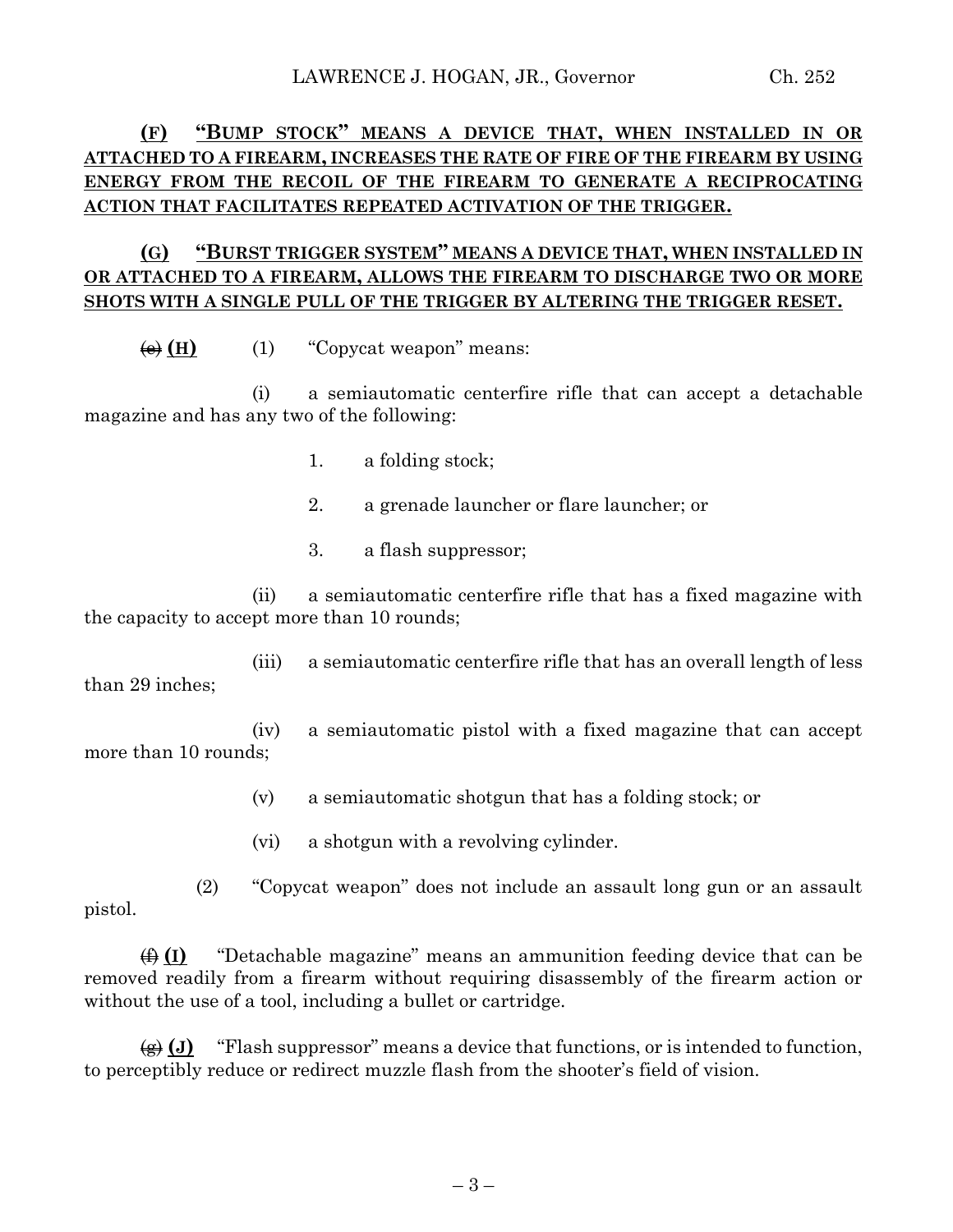## **(K) "HELLFIRE TRIGGER" MEANS A DEVICE THAT, WHEN INSTALLED IN OR ATTACHED TO A FIREARM, DISENGAGES THE TRIGGER RETURN SPRING WHEN THE TRIGGER IS PULLED.**

(h) **(L)** "Licensed firearms dealer" means a person who holds a dealer's license under Title 5, Subtitle 1 of the Public Safety Article.

## **(I) "MACHINE GUN" HAS THE MEANING STATED IN § 4–401 OF THIS TITLE.**

**(J) (M) (1) "RAPID FIRE TRIGGER ACTIVATOR" MEANS ANY DEVICE, PART, OR COMBINATION OF DEVICES OR PARTS THAT IS DESIGNED AND FUNCTIONS TO ACCELERATE THE RATE OF FIRE OF A FIREARM BEYOND THE STANDARD RATE OF FIRE FOR FIREARMS THAT ARE NOT EQUIPPED WITH THAT DEVICE, PART, OR COMBINATION OF DEVICES OR PARTS ANY DEVICE, INCLUDING A REMOVABLE MANUAL OR POWER–DRIVEN ACTIVATING DEVICE, CONSTRUCTED SO THAT, WHEN INSTALLED IN OR ATTACHED TO A FIREARM:**

**(I) THE RATE AT WHICH THE TRIGGER IS ACTIVATED INCREASES; OR**

**(II) THE RATE OF FIRE INCREASES.**

**(2) "RAPID FIRE TRIGGER ACTIVATOR" INCLUDES A BUMP STOCK AND TRIGGER CRANK, TRIGGER CRANK, HELLFIRE TRIGGER, BINARY TRIGGER SYSTEM, BURST TRIGGER SYSTEM, OR A COPY OR A SIMILAR DEVICE, REGARDLESS OF THE PRODUCER OR MANUFACTURER.**

**(3) "RAPID FIRE TRIGGER ACTIVATOR" DOES NOT INCLUDE A SEMIAUTOMATIC REPLACEMENT TRIGGER THAT IMPROVES THE PERFORMANCE AND FUNCTIONALITY OVER THE STOCK TRIGGER.**

**(N) "TRIGGER CRANK" MEANS A DEVICE THAT, WHEN INSTALLED IN OR ATTACHED TO A FIREARM, REPEATEDLY ACTIVATES THE TRIGGER OF THE FIREARM THROUGH THE USE OF A CRANK, A LEVER, OR ANY OTHER PART THAT IS TURNED IN A CIRCULAR MOTION.**

**4–305.1.**

**A (A) EXCEPT AS PROVIDED IN SUBSECTION (B) OF THIS SECTION, A PERSON MAY NOT:**

**(1) TRANSPORT A RAPID FIRE TRIGGER ACTIVATOR INTO THE STATE;**

**OR**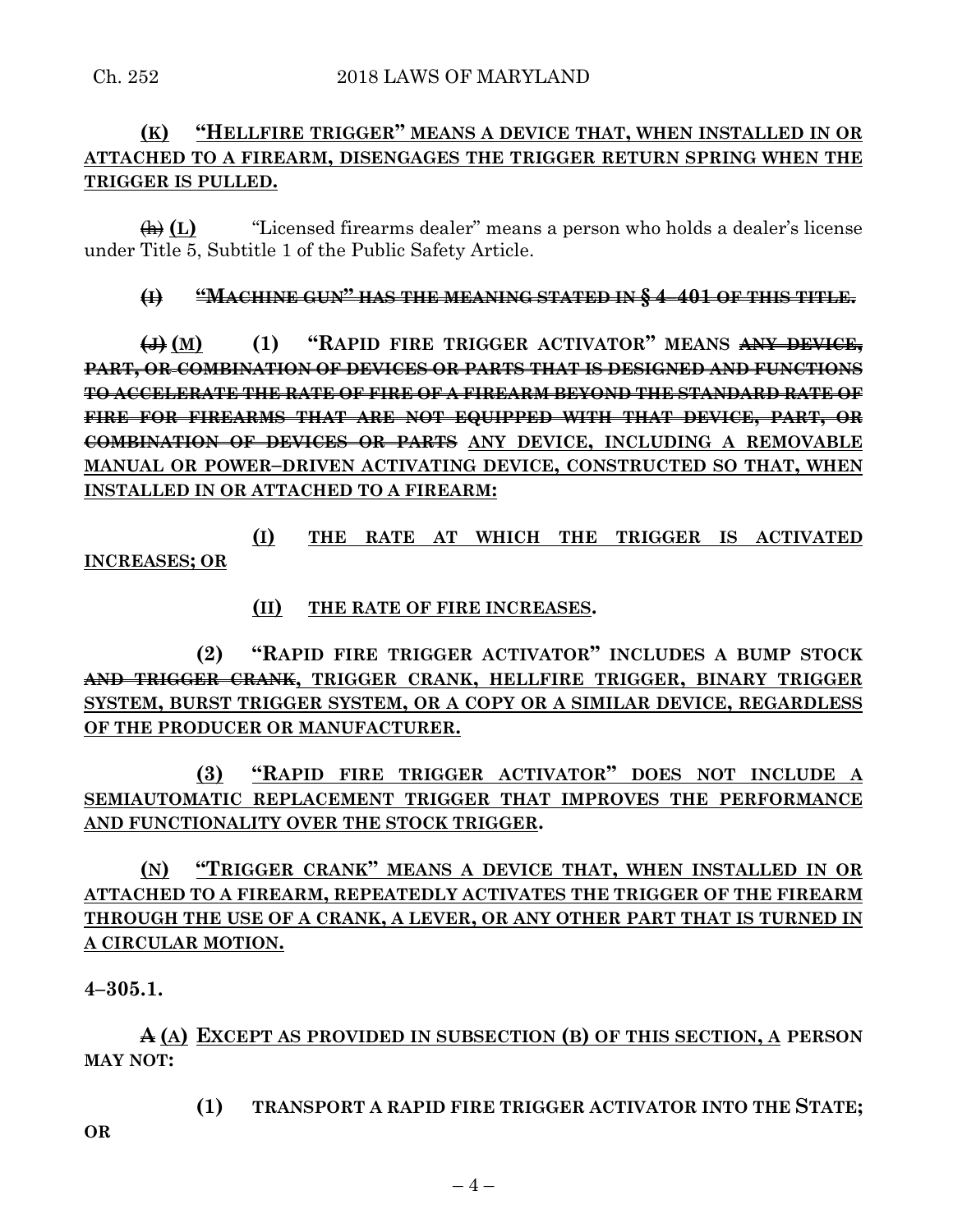**(2) MANUFACTURE, POSSESS, SELL, OFFER TO SELL, TRANSFER, PURCHASE, OR RECEIVE A RAPID FIRE TRIGGER ACTIVATOR.**

**(B) THIS SECTION DOES NOT APPLY TO THE POSSESSION OF A RAPID FIRE TRIGGER ACTIVATOR BY A PERSON WHO:**

**(1) POSSESSED THE RAPID FIRE TRIGGER ACTIVATOR BEFORE OCTOBER 1, 2018;**

# **(2) APPLIED TO THE FEDERAL BUREAU OF ALCOHOL, TOBACCO, FIREARMS AND EXPLOSIVES BEFORE OCTOBER 1, 2018, FOR AUTHORIZATION TO POSSESS A RAPID FIRE TRIGGER ACTIVATOR; AND**

## **(3) IS IN COMPLIANCE WITH ALL FEDERAL REQUIREMENTS FOR POSSESSION OF A RAPID FIRE TRIGGER ACTIVATOR.**

4–306.

(a) Except as otherwise provided in this subtitle, a person who violates this subtitle is guilty of a misdemeanor and on conviction is subject to imprisonment not exceeding 3 years or a fine not exceeding \$5,000 or both.

(b) (1) A person who uses an assault weapon, **A RAPID FIRE TRIGGER ACTIVATOR,** or a magazine that has a capacity of more than 10 rounds of ammunition, in the commission of a felony or a crime of violence as defined in § 5–101 of the Public Safety Article is guilty of a misdemeanor and on conviction, in addition to any other sentence imposed for the felony or crime of violence, shall be sentenced under this subsection.

(2) (i) For a first violation, the person shall be sentenced to imprisonment for not less than 5 years and not exceeding 20 years.

5 years.

(ii) The court may not impose less than the minimum sentence of

(iii) The mandatory minimum sentence of 5 years may not be suspended.

(iv) Except as otherwise provided in § 4–305 of the Correctional Services Article, the person is not eligible for parole in less than 5 years.

(3) (i) For each subsequent violation, the person shall be sentenced to imprisonment for not less than 10 years and not exceeding 20 years.